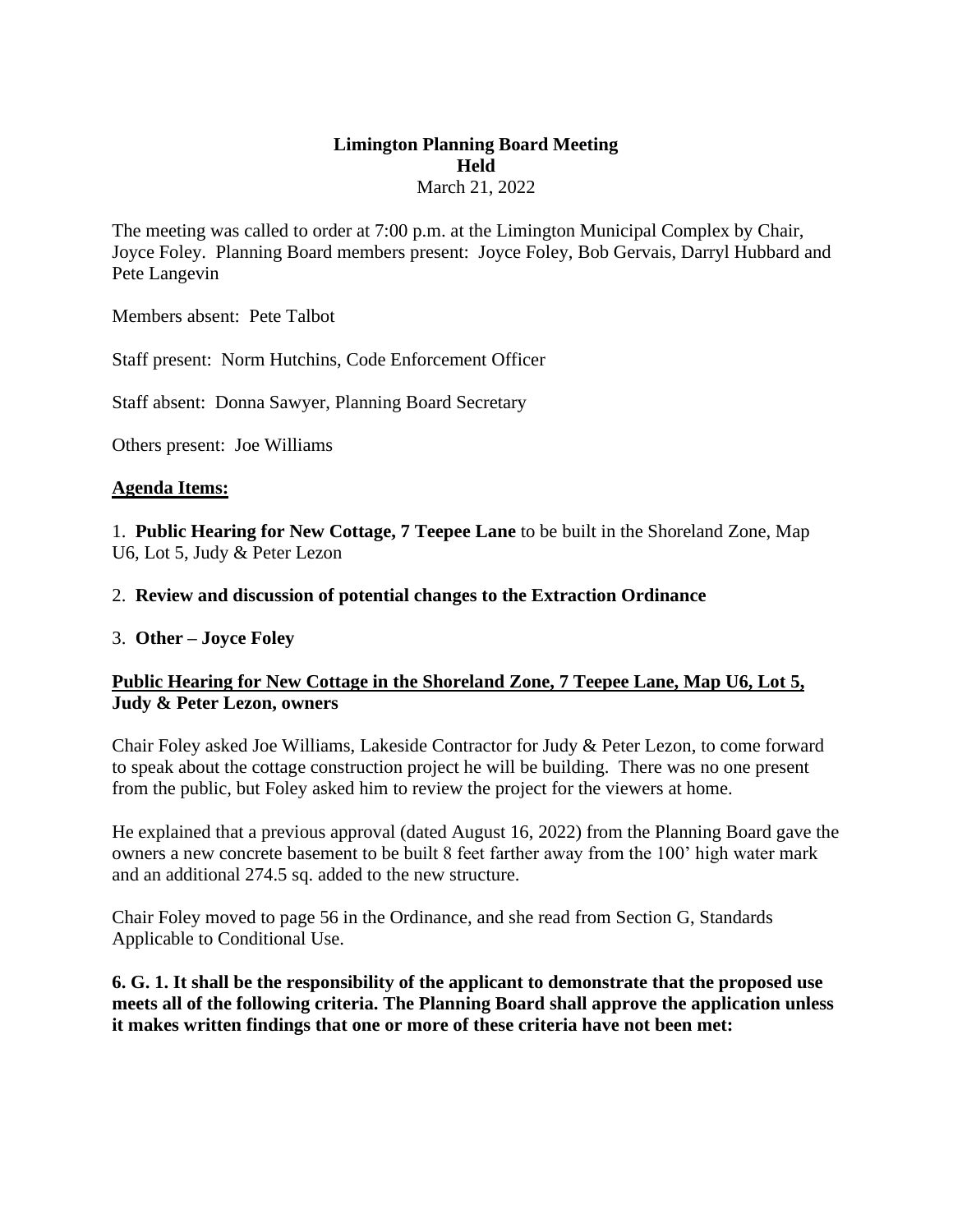**A. The use will conserve shore cover and visual, as well as actual, access to water bodies.** 

Yes

**B. Traffic access to the site meets the standards contained in this Ordinance; and traffic congestion has been addressed in accordance with performance standards in this Ordinance.** 

Not applicable

**C. The site design is in conformance with all municipal flood hazard protection regulations.** 

Meets all criteria

**D. Adequate provision for the disposal of all wastewater and solid waste has been made.** 

There is a new septic system plan

**E. Adequate provision for the transportation, storage and disposal of any hazardous materials has been made.**

Not applicable

# **F. A storm water drainage system meeting State standards shall be installed.**

Not applicable

# **G. Adequate provisions to control soil erosion and sedimentation have been made.**

All sediment control will be installed before construction begins.

**H. There is adequate water supply to meet the demands of the proposed use and for fire protection purposes.** 

Yes

**I. The provisions for buffer strips and on-site landscaping provide adequate protection to neighboring properties, including public areas, from detrimental features of the development, such as noise, glare, fumes, dust, odor, adverse visual impact, and the like.** 

Not applicable

**J. All performance standards in this Ordinance, applicable to the proposed use will be met.** 

Yes, will meet